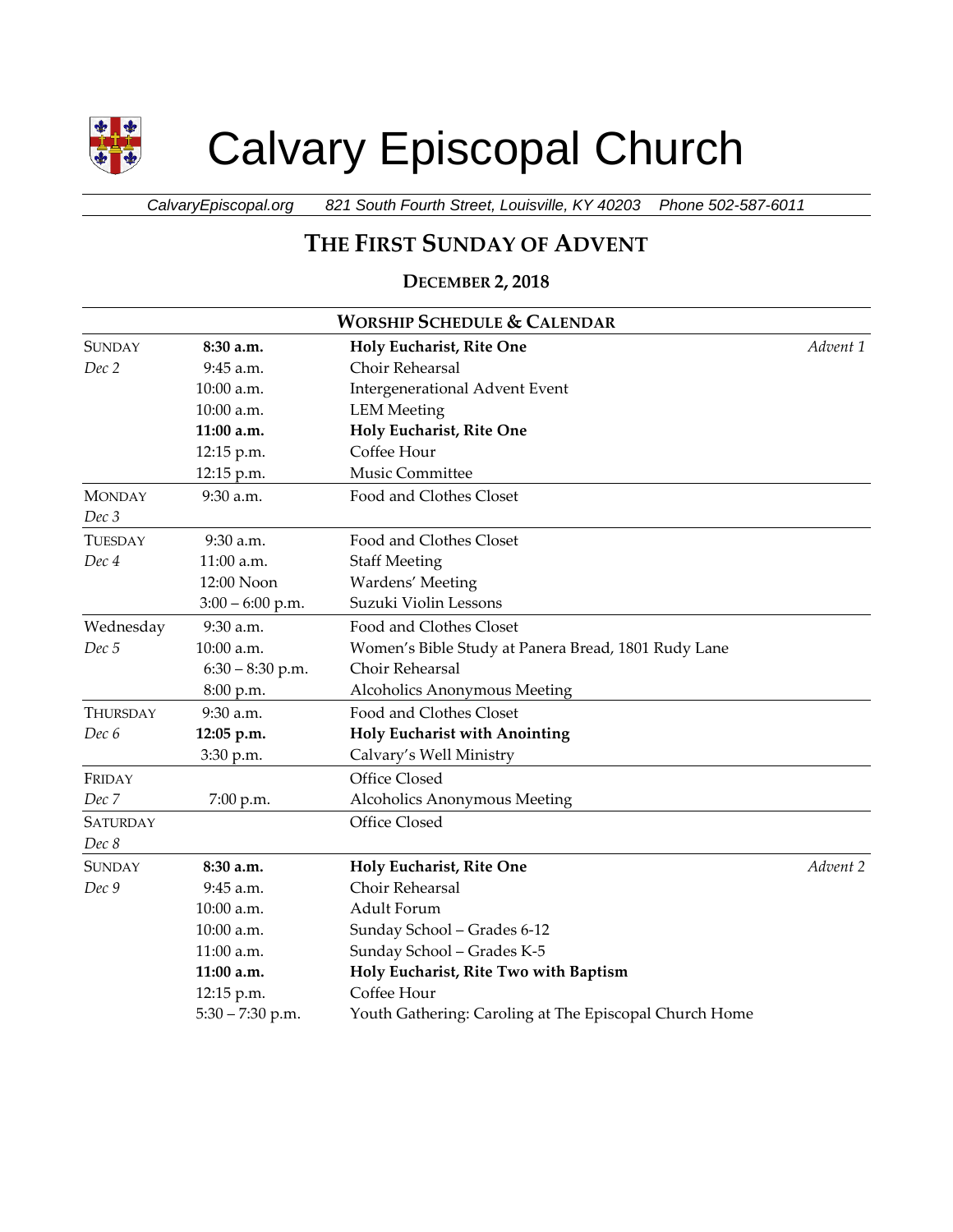### **ANNOUNCEMENTS**

*Announcements for the bulletin should be submitted to* [Verger@CalvaryEpiscopal.org](mailto:Verger@CalvaryEpiscopal.org) *by the preceding Tuesday at noon.* 

Please remember to turn your cell phones off before the worship services out of respect for those in quiet meditation and prayer. If you enter or leave during the service, please try to do so during hymns and other congregational activities. Please avoid doing so during readings, the anthem, and the sermon.

**COFFEE HOUR IN FRAZIER HALL**: The Calvary Coffee Hour invites all to join us every Sunday following the 11:00 service. Today the Hospitality Committee hosts CCH, "Sweets for the Sweets". Next week, December 9, the Hospitality Committee will host a reception for our new Rector.

**RECEPTION FOR THE REV. DR. LEE F. SHAFER:** A reception for our new Rector, the Rev. Dr. Lee F. Shafer, will be held after the 11:00 service on December 9. If you are interested in providing food or drink for our reception for Dr. Shafer, please contact Linda French. Happy hands needed!

**ADULT FORUM SCHEDULE:** Please join us for Adult Forum each Sunday at 10:00 in Parker Hall. Today the Intergenerational Advent Event will take place. Next Sunday, December 9, the Reverend Dr. Lee F. Shafer will conduct Q and A at the Adult Forum. Please take note that there will be NO ADULT FORUM on December 23 or December 30.

**2019 EVERY MEMBER CANVASS:** Even though the official Every Member Canvass period has ended, pledge cards are still available or you can make your pledge on line at calvaryepiscopal.org. We have much to which to look forward with the arrival of our new Rector. As of Nov. 28: Pledge Goal-97 pledges, \$241,335; Received- 71 pledges, \$209,768.

**STAFF APPRECIATION AT CHRISTMAS:** Please help our wonderful staff have a Merry Christmas! You can make a contribution to the Staff Christmas Gifts Fund by sending a check for that purpose. If you wish to help in this effort, please place cash or a check (made out to Calvary Episcopal Church, notated for Staff Christmas Gifts in the memo line) in an envelope marked "Staff Christmas Gifts". These may be mailed to Calvary or placed in the collection plate.

**FLOWER DELIVERY:** Are you interested in brightening the day of a Calvary parishioner who is homebound, in the hospital, or is experiencing a crisis? If so, please consider signing up to be a part of this most important ministry. Please see Jim Barnes or Margaret Dickinson TODAY so we can gratefully put you on the flower delivery rotation. This is a tremendously rewarding ministry.

**CALVARY'S WELL:** We especially need MEN'S CLOTHING: jeans, hoodies, sweatshirts, long johns, warm **SOCKS**, and boxer shorts (packaged) in addition to warm clothing for women. Please take a few minutes to empty your closet of warm clothing you no longer want or need. We need them every day! See Linda French [\(LFrench444152@gmail.com](mailto:LFrench444152@gmail.com) or 502-422-1980) or Jim Barnes if you have questions.

**REPORTS FOR THE ANNUAL MEETING IN JANUARY:** All reports for the 2019 Annual Congregational Meeting are due to Jim Barnes by January 6, 2019. The date of the meeting congregational meeting is January 20, 2019.

**NOMINATIONS FOR ELECTION TO THE VESTRY:** The Nominating Committee is in the process of establishing the slate of nominees for the 2019-2021 class of the Vestry. National Church Canon (1:17.1-3), together with Canon 21 of the Diocese of Kentucky, list the following requirements for election to a vestry: the nominee is age sixteen or older, has been confirmed or received by the bishop, is a communicant in good standing [i.e.: must have been faithful in corporate worship, unless for good cause prevented; must have received Holy Communion at least three times during the preceding year; and must be faithful in working, praying and giving for the spread of the kingdom of God. The Calvary By-laws also require that nominees must have contributed regularly in some way for at least a year (committee/ministry service, pledge support, etc.)]. If you are interested in serving on the Vestry, please contact Dorn Crawford, Michael Patterson, Sally Reisz, Harvey Turner, or Don Snow before December 29, 2018.

**YOUTH GROUP:** Youth group for 6th–12th grades meets the second Sunday of every month from 6:00 – 7:30 p.m. On December 9, the Youth Gathering will be meet at the Episcopal Church Home (7504 Westport Road), followed by a Christmas party at St. Mark's Episcopal Church (2822 Frankfort Ave.) For any other questions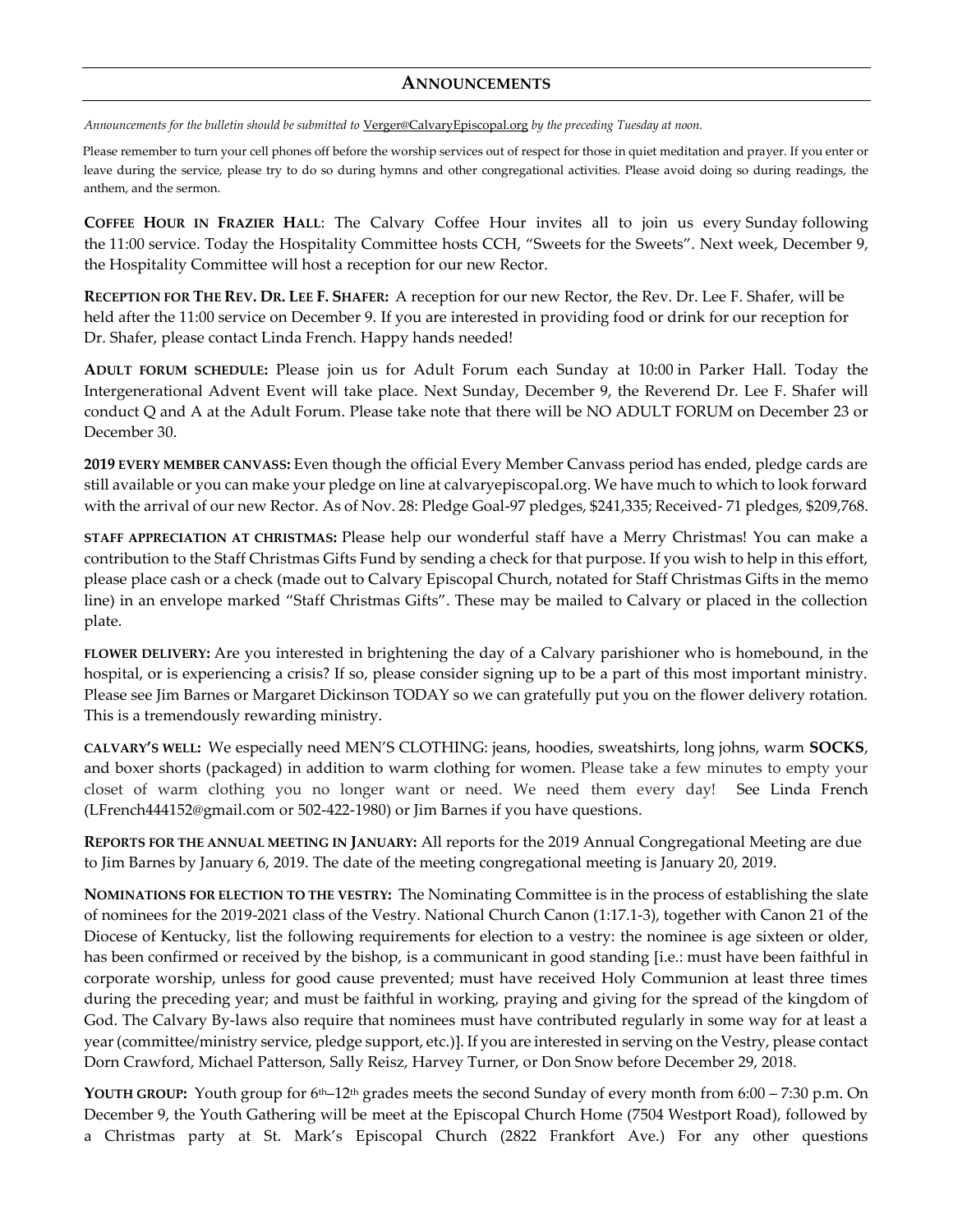regarding Sunday School and children/youth events, please email Britt Shelton at [britt.shelton@calvaryepiscopal.org.](mailto:britt.shelton@calvaryepiscopal.org)

**SUNDAY SCHOOL:** If you are interested in volunteering to teach or to be a door person for Sunday School, please contact Britt Shelton as above. You may also register your children by emailing Britt for a new registration packet. St. Nicholas is scheduled to arrive for Sunday School on December 9. Please note that there will be NO SUNDAY SCHOOL on December 23 or December 30.

**WARNER-SNYDER MUSIC FUND:** Would you like to help provide for the growth of our music? The Warner-Snyder Music Fund is looking for more donations in order to continue to broaden our musical options in worship by purchasing new music. Donations are received in the Calvary Office.

**THE FESTIVAL OF NINE LESSONS AND CAROLS:** Mark your calendar for the Festival of Nine Lessons and Carols at 4:00 p.m. on December 16 here at Calvary.

**CALVARY'S WE'RE GOING PLACES!** Calvary's dining group will gather for our Christmas holiday luncheon on Wednesday, December 12, 2018 at 11:30 am at Lilly's restaurant located at 1147 Bardstown Road, Louisville, KY 40204. Please join us for fun, food and festivities! If you'd like to attend, send your RSVP to Ruth Robins: [ruth.robins1@gmail.com](mailto:ruth.robins1@gmail.com) or (502) 893-223 no later than December 10.

**MESSIAH SING-ALONG:** Our Savior Lutheran Church, (8305 Nottingham Pkwy) on Tuesday, will present a Messiah Sing-Along December 4th at 7:30 pm. **Alexander Redden** will be performing the bass solos and **Emily Redden** will be making her debut performing the soprano solos. Free and open to the public. Come and Listen. Come and Sing.

#### **ATTENDANCE UPDATE 11/25/2018**

|              | Sanctuary/Altar       | Chancel | Nave | Total |
|--------------|-----------------------|---------|------|-------|
| 08:30 am     |                       |         |      | 11    |
| $11:00$ am   |                       | 18      | 76   | 100   |
| <b>Total</b> |                       | 19      | 84   | 111   |
| Adult Forum  |                       |         |      | 12    |
| 11/29/2018   | HE/Laying on of Hands |         |      |       |

**CALVARY'S WELL:** 11/29/2018 48<sup>0</sup>. Hot chocolate 160 cups; Water 140 cups; Socks, Jackets, clothing 42; toothbrushes, toothpaste, etc. 27 items; popcorn 88 bags; cookies/PBJ sandwiches 198.

**PASTORAL** (clergy and lay) Visits week of November 25: 3; communed in 2018: 88; cards 3.

**CLOTHES AND FOOD MINISTRY:** October 300 bags. November 198 bags. 2018 to date: 2595 bags of food.

| <b>CALVARY CLERGY AND STAFF</b>                                                        |             |  |  |  |  |
|----------------------------------------------------------------------------------------|-------------|--|--|--|--|
| The Rev. Dr. Lee F. Shafer, Rector<br>rector@calvaryepiscopal.org                      | 587-6011x12 |  |  |  |  |
| James M. Barnes, Verger and Parish Administrator<br>verger@calvaryepiscopal.org        | 587-6011x26 |  |  |  |  |
| Britt Shelton, Sunday School Coordinator<br>britt.shelton@calvaryepiscopal.org         | 587-6011x22 |  |  |  |  |
| Shawn R. Dawson, Director of Music<br>music@calvaryepiscopal.org                       | 587-6011x17 |  |  |  |  |
| Melissa Kay Guidry, Office Administrator/Bookkeeper<br>bookkeeper@calvaryepiscopal.org | 587-6011x10 |  |  |  |  |
| Leroy Malone, Sexton<br>leroy.malone@calvaryepiscopal.org                              | 587-6011    |  |  |  |  |
| Nursery Staff: Darlene M. Clay, Joanne L. Wingfield                                    |             |  |  |  |  |